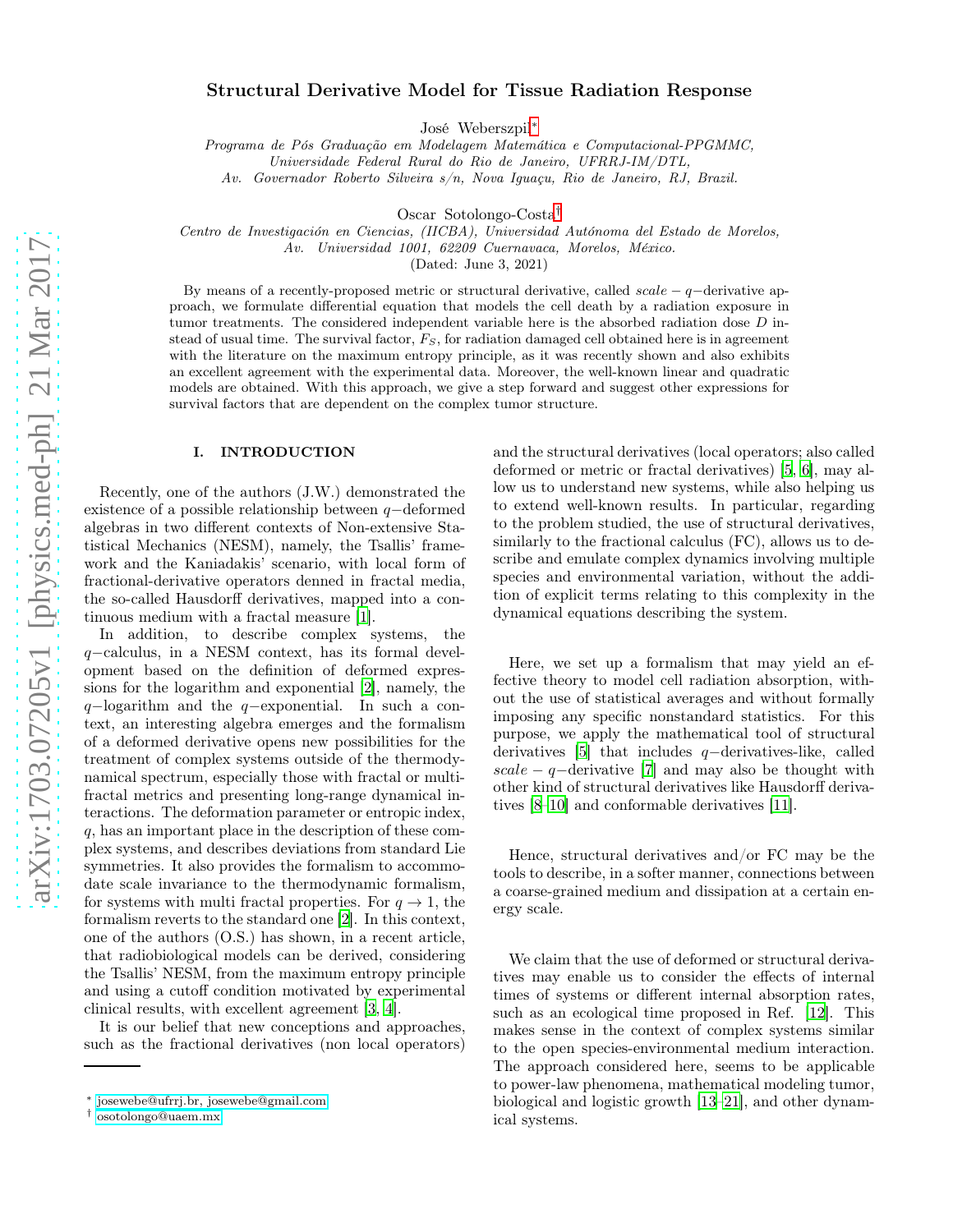## II. COMMENTS ON THE USE OF STRUCTURAL DERIVATIVES

We also suggested that the understanding of the results for the anomalous radiation absorption may be thought in the realm of complexity, mean life, coarse-graininess, and pseudoparticle concepts. Tumor tissue is in fact, complex coarse-graininess structures with internal structure and interacting with media and the radiation.

In a coarse-grained space, a point is not infinitely thin, and here, this feature is modeled by means of a space in which the generic differential is not dx, but rather  $(dx)^\alpha$ .

The great majority of actual classical systems is nonconservative but, in spite of that, the most advanced formalisms of classical mechanics deal only with conservative systems [\[22](#page-4-8)]. Dissipation [\[23\]](#page-4-9), for example, is present even at the microscopic level. There is dissipation in every non-equilibrium or fluctuating process, including dissipative tunneling [\[24](#page-4-10)] and electromagnetic cavity radiation [\[25](#page-4-11)], for instance. In [\[23\]](#page-4-9), we adopt that a way to suitably treat nonconservative systems is through fractional Calculus (FC), since it can be shown that, for example, a friction force has its form stemming from a Lagrangian that contains a term proportional to the fractional derivative, which may be a derivative of any non-integer order [\[22](#page-4-8), [26](#page-4-12)[–28](#page-4-13)].

Since we are dealing with open systems, as we already commented, particles or, in the case here, tumor cells constituting the tissue to be irradiated, should in fact be seen as dressed entities or pseudoparticles that exchange energy with other particles and the environment. The system composed by particles and their surroundings may be considered nonconservative due to the possible energy exchange. This energy exchange may be responsible for the resulting noninteger dimension of space-time, giving rise then to an effective coarse-grained medium. Notice that this kind of approach is suitable to treat systems with dissipative forces or non-holonomic systems since it include the scale in time letting to consider the effects of internal times of the systems. Since the tissue radiation absorption is a nonconservative process, all of the mentioned remark are valid here.

Also, we can make an attempt to connect anomalous diffusion with the anomalous radiation tissue absorption. This connection also re-enforces the use of alternative mathematical approaches. As the diseased tissue is exposed by radiations doses, it changes the way it process the biochemical interactions, including nutrient and gases diffusion or abortion, cell membrane permeability, excretion of metabolites, and so on. The disorder caused by radiation induce a level of disorder in the dynamical processes, with consequent anomalous diffusion like behavior. Since the disorder here is local, the approach with a deformed local operator seem to be easier than the approach of FC used in the study of anomalous diffusion.

It is our belief that new conceptions and approaches, such as metric derivatives and fractional derivatives, may allow us to understand new systems, while also helping

us to extend well-known results. In particular, with regards to the studied problem, the use of deformed derivatives, similarly to the FC, allows us to describe and emulate complex dynamics involving multiple tissues and environmental variation, without the addition of explicit terms relating to this complexity in the dynamical equations describing the system. In some way, the formalism proposed here may yield an effective theory for interacting cell-radiation or anomalous growth/death, without the use of statistical averages. Hence, metric derivatives may be the tools to describe, in a softer manner, connections between a coarse-grained medium and dissipation at a certain energy scale.

Some additional support to this view can be found in a recent article that considers a thermodynamics formulation with fractal structure [\[30\]](#page-4-14). There, the author considered a Hausdorff dimension and determined the Lipshitz-Hölder exponent in terms of the entropic index  $q$ , connecting the thermofractal concept - considered a class of thermodynamical systems that present a fractal structure in its thermodynamical description - with hadrons. Interesting to observe that the referred author also considered the internal energy of subsystems in such a way that they behave as particles with an internal structure.

### III. METHODS

In this section, we present some mathematical aspects concerning three different kinds of structural derivative, the Hausdorff derivative, for connections and clarifying reasons, the q−derivative in the context of NESM and the recently proposed  $scale - q$  –derivative [7].

### Hausdorff Derivative

A model that maps hydrodynamics continuum flow in a fractal coarse-grained (fractal porous) space, which is essentially discontinuous in the embedding Euclidean space, into a continuous flow governed by conventional partial differential equations was suggested in Ref. [\[31\]](#page-4-15). In a latter work, Balankin and Espinoza [\[8](#page-4-4)] suggested that the discontinuous fractal flow in a fractally permeable medium can be mapped into a fractal continuous flow, which is describable within a continuum framework, indicating also that the geometric framework of fractal continuum model is the three-dimensional Euclidean space with a fractal metric. For more details, we refer the interested reader to [\[8,](#page-4-4) [9\]](#page-4-16). Employing the structural differential operators [5] in connection with the Hausdorff derivative [\[10](#page-4-5)], one can describe the latter as [\[9\]](#page-4-16):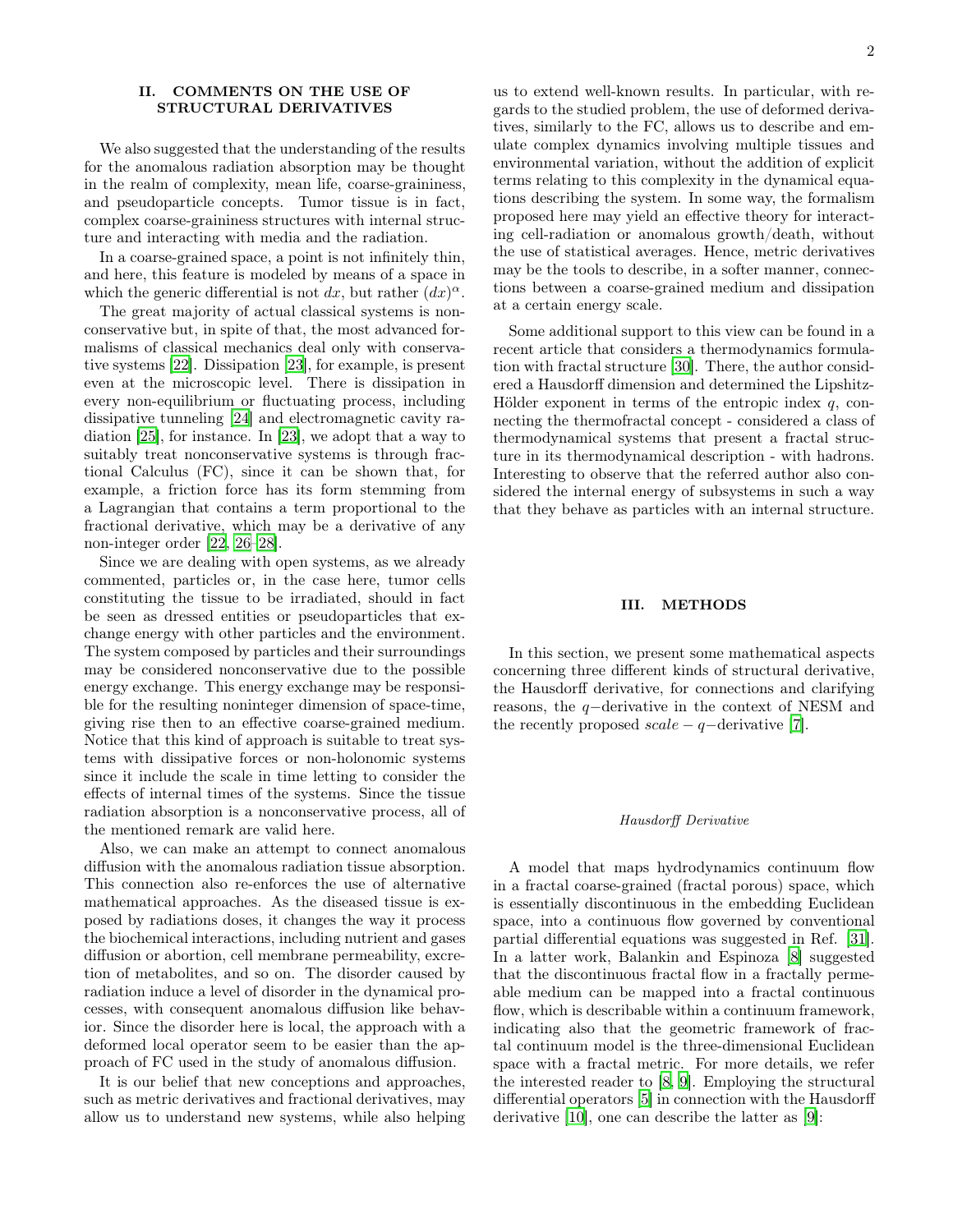$$
\frac{d^H}{dx^{\zeta}}f(x) = \lim_{x \to x'} \frac{f(x') - f(x)}{(x')^{\zeta} - x^{\zeta}} =
$$

$$
= \left(\frac{x}{l_0} + 1\right)^{1-\zeta} \frac{d}{dx}f =
$$

$$
= \frac{l_0^{\zeta - 1}}{c_1} \frac{d}{dx}f = \frac{d}{d^{\zeta}x}f,
$$
(1)

where  $l_0$  is the lower cutoff along the Cartesian  $x$ −axis and the scaling exponent,  $\zeta$ , characterizes the density of states along the normal direction to the intersection of the fractal continuum with the plane, as defined in Ref. [\[9\]](#page-4-16).

#### q−derivative in the Non-extensive Context

Over the recent decades, diverse formalisms have emerged that are adopted to approach complex systems. Among those, we may quote the q−calculus in the Tsallis' version of NESM, with its undeniable success whenever applied to a wide class of different systems; Kaniadakis' approach, based on the compatibility between relativity and thermodynamics; fractional calculus (FC), that deals with the dynamics of anomalous transport and other natural phenomena, and also some local versions of FC that claim to be able to study fractal and multi-fractal spaces and to describe dynamics in these spaces by means of fractional differential equations.

The non-extensive behavior for certain physical systems are in close relation with the presence of spatialtemporal long-range interactions [\[32](#page-4-17)]. It is now well known that, for systems as those with gravitational interaction or those where the range of interactions is comparable to system size, with the presence of memory effects, with fractal, multifractal structures, and so on, the standard statistical mechanics and thermodynamics seems not to be the adequate one to describe the dynamics. So, Tsallis [33] has proposed a generalization called nonextensive statistical mechanics and thermodynamics to explain many of the so called anomalous phenomena in the context of complexity. We claim that this may include biological and similar systems, where complexity is ubiquitous [\[3,](#page-4-2) 34].

In close relation with NESM statistics, the q−derivative sets up a deformed algebra and takes into account that the q−exponential is an eigenfunction of  $D_{(q)}$  [\[2\]](#page-4-1). Borges proposed the following operator for q-derivative:

$$
D_{(q)}f(x) \equiv \lim_{y \to x} \frac{f(x) - f(y)}{x \ominus_q y} = [1 + (1 - q)x] \frac{df(x)}{dx}.
$$
 (2)

Here,  $\ominus_q$  is the deformed difference operator,  $x \ominus_q y \equiv \frac{x-y}{1+(1-q)y}$   $(y \neq 1/(q-1)).$ 

The q- Integral has the similar structure of Riemann Improper Integral [\[2\]](#page-4-1):

$$
\int_{a}^{t} f(x)d_{q}x = \int_{a}^{t} \frac{f(x)}{1 + (1 - q)x} dx;
$$
 (3)

 $d_q x = \lim_{y \to x} x \ominus_q y = \frac{1}{1 + (1 - q)x} dx.$ 

There is also a dual derivative operator  $D^{(q)}$ , associated with  $D_{(q)}$ , defined by [\[2\]](#page-4-1)

$$
D^{(q)} f(x) \equiv \lim_{y \to x} \frac{f(x) \ominus_q f(y)}{x - y} = \frac{1}{1 + (1 - q)f(x)} \frac{df(x)}{dx},\tag{4}
$$

and its corresponding dual  $q$ -integral

$$
\int^{(q)} f(x)dx \equiv \int [1 + (1 - q)f(x)]f(x) dx.
$$
 (5)

The connection of q-derivative with the Hausdorff derivative was recently demonstrated[\[1\]](#page-4-0). It results that the relevant parameters may be connected as:

$$
1 - q = \frac{(1 - \zeta)}{l_0}.
$$
 (6)

Consequently, one can see that the deformed q−derivative is the first order expansion of the Hausdorff derivative and that there is a strong connection between these formalisms by means of a fractal metric.

Recently, one of the authors (J.W.) has introduced what was named as  $scale - q$  –derivative [7]:

$$
D_{(q,\lambda)}f(\lambda x) = [1 + (1-q)\lambda x] \frac{dy(\lambda x)}{dx},\qquad(7)
$$

in such a way that the q-exponential with a scale  $\lambda$ ,  $e_q(\lambda x)$ , is the eigenfunction of the differential equation

$$
[1 + (1 - q)\lambda x] \frac{de_q(\lambda x)}{dx} = \lambda e_q(\lambda x), \tag{8}
$$

with eigenvalue  $\lambda$ , as the reader can verify. Here,  $e_q(x)$  =  $[1 + (1 - q)x]$  is the q-exponential function that appears in the context of non extensive statistical mechanics [\[2](#page-4-1)].

### IV. THE MODEL FOR SURVIVAL FACTOR

One of the advantages for the mapping to a fractal continuum is that the resulting model in this new space may take the random variable  $x$  as a continuous variable, instead of a discrete one. The consideration of D as a continuous variable was done also in Ref. [\[3\]](#page-4-2).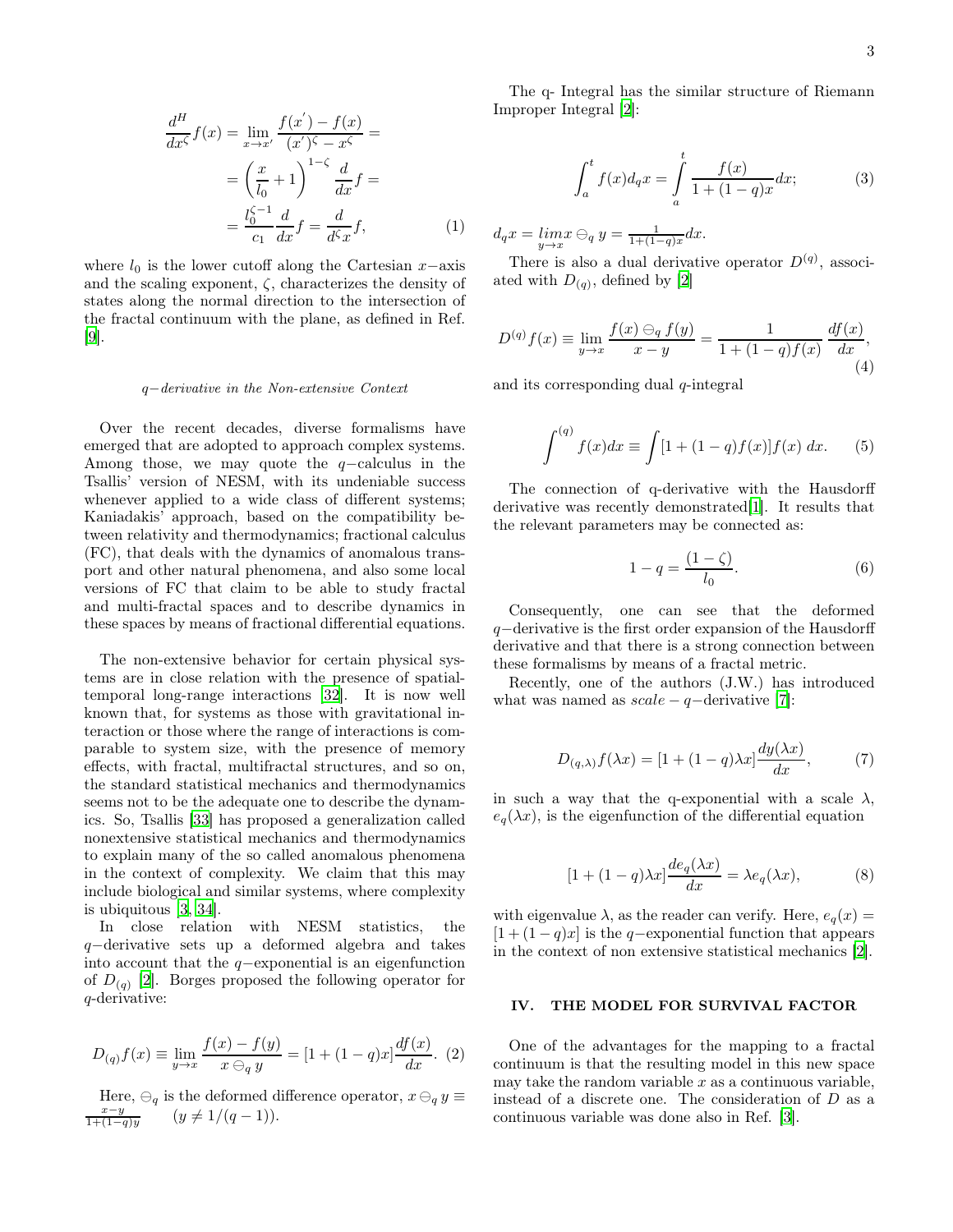Let  $D_0$  be the minimal annihilation dose [\[3\]](#page-4-2), where no cell survive. Let us name the dimensionless dose as  $x = \frac{D}{D_0}.$ 

To gain some insight, let us consider the simple model, considering the usual derivative.

Here,  $N(x)$  is the number of cells at a given state of the radiation treatment when a dimensionless dose  $x$  is achieved. Let us denote  $\alpha$  as the dimensionless cell death probability after the achievement of dose x. The model is analogous to the nuclear decay problem, that uses time t as the independent variable. Then, we can write:

<span id="page-3-0"></span>
$$
\frac{dN(x)}{dx} = -\alpha N(x) \tag{9}
$$

Note that  $\alpha dx = p(x)$  is a constant probability density to kill a unitary cell by a radiation dose.

The well known solution of eq.[\(9\)](#page-3-0) is  $N(x) = N_0 e^{-\alpha x}$ . So, the survival factor,  $\frac{N}{N_0} = F_S$ , can be written as

$$
F_S = e^{-\alpha x},\tag{10}
$$

that reduces to the well known linear model in Ref. [\[35](#page-5-0)] if  $\alpha = 1$ .

It is important to note that, since the survival factors  $F<sub>S</sub>$  are statistically independent, the doses x are summable in the linear model [\[35\]](#page-5-0), that means  $F_S(x_1, x_2) = F_S(x_1 + x_2)$ . But in the context of the approach of complex systems, considering that tumors have complex structures, this implies that despite the  $F<sub>S</sub>$  are yet statistically independent, the doses must be here q−summable, due to non-related spaces. That is,  $F_S(x_1, x_2) = F_S(x_1 \oplus_q x_2)$ , where  $x_1 \oplus_q x_2 = x_1 + x_2 +$  $(1-q)x_1x_2$ . This justifies the approach of the mapping to a continuous fractal and consequently, the introduction of a structural derivative like  $scale - q$  derivative.

Suppose now that we may proceed to a mapping to a fractal continuum due to a complex structure of the tumor cells and the derivative had to be redefined as a scale-q-derivative. The differential equation is now

$$
[1 + (1 - q)kx] \frac{dN}{dx} = -\lambda N,\tag{11}
$$

that can also be considered as an equation that describes a non constant death probability, that is, a death probability that depends on the dose:

<span id="page-3-1"></span>
$$
p(x) = \frac{\lambda}{[1 + (1 - q)kx]}.\tag{12}
$$

The solution is

$$
\frac{N(x)}{N_0} = [1 + (1 - q)kx]^{-\frac{\lambda}{k(1 - q)}} = [e_q(kx)]^{-\lambda/k}.
$$
 (13)

Now, if we redefine variables as  $k(1 - q) = -1$ ,  $-\frac{\lambda}{k(1-q)} \equiv \gamma$ , that is nothing more than the model for survival factor in Ref. [\[3\]](#page-4-2),  $F_S = (1 - x)^\gamma$ . This model has excellent experimental proof in the literature [\[3,](#page-4-2) [4\]](#page-4-3). The linear-quadratic (LQ) model is recovered in the limit  $q \rightarrow 1$  up to second order in a Taylor series expansion.

# V. SURVIVAL PROBABILITY

In this section, we make some probabilistic arguments in order to reinforce the consistence of the models[\[3,](#page-4-2) [4\]](#page-4-3).

Consider the cell death probability due to radiation absorbed as

<span id="page-3-2"></span>
$$
p(x) = \frac{\lambda}{(1-x)},\tag{14}
$$

that is the probability given in eq[.12,](#page-3-1) with  $k(1-q) = -1$ .

Consider now the Escort Probability, in such a way that it is defined in NESM as

$$
P(x) = \frac{p^r(x)}{\int p^r(x)dx},\tag{15}
$$

with normalized probability condition

$$
\int_{0}^{1} P(x)dx = 1.
$$
 (16)

Where the entropic index is written here as  $r$ , in order to distinguish from the index q used in the previous section.

A simple calculation shows that, using eq. [14,](#page-3-2) the escort probability  $P(x)$  can be written as

$$
P(x) = (1 - r)(1 - x)^{-r}.
$$
 (17)

If we call  $1 - r = \gamma$ , this lead to the a death probability that depends on the dose as  $\gamma(1-x)^{\gamma-1}$  and is similar to the result of Ref. [\[4](#page-4-3)], but here for radiation only. The main problem in this attempt to connect escort probability with the approach of structural derivatives is that the r parameter here must be negative to give  $\gamma > 1$ .

Independent of this, lets try to obtain the factor  $F_S$  in this context of NESM.

The survival factor can be seen as the probability difference from the probability of whole conformational space and the probability of cell death by radiation, that is,

$$
F_S = \left[1 - \int\limits_0^x P(x)dx\right].
$$
 (18)

This can be rewritten as

$$
F_S = \int\limits_x^1 P(x)dx.
$$
 (19)

Again, a simple calculation leads to

$$
F_S = (1 - x)^{1 - r} = (1 - x)^{\gamma}, \tag{20}
$$

that is our the previous result for the survival factor.

Note that, if we redefine the r parameter as  $1 - r =$  $\frac{2-q}{1-q} = \gamma > 1$ , the result seems to be now compatible with that of Refs. [\[3,](#page-4-2) [4\]](#page-4-3).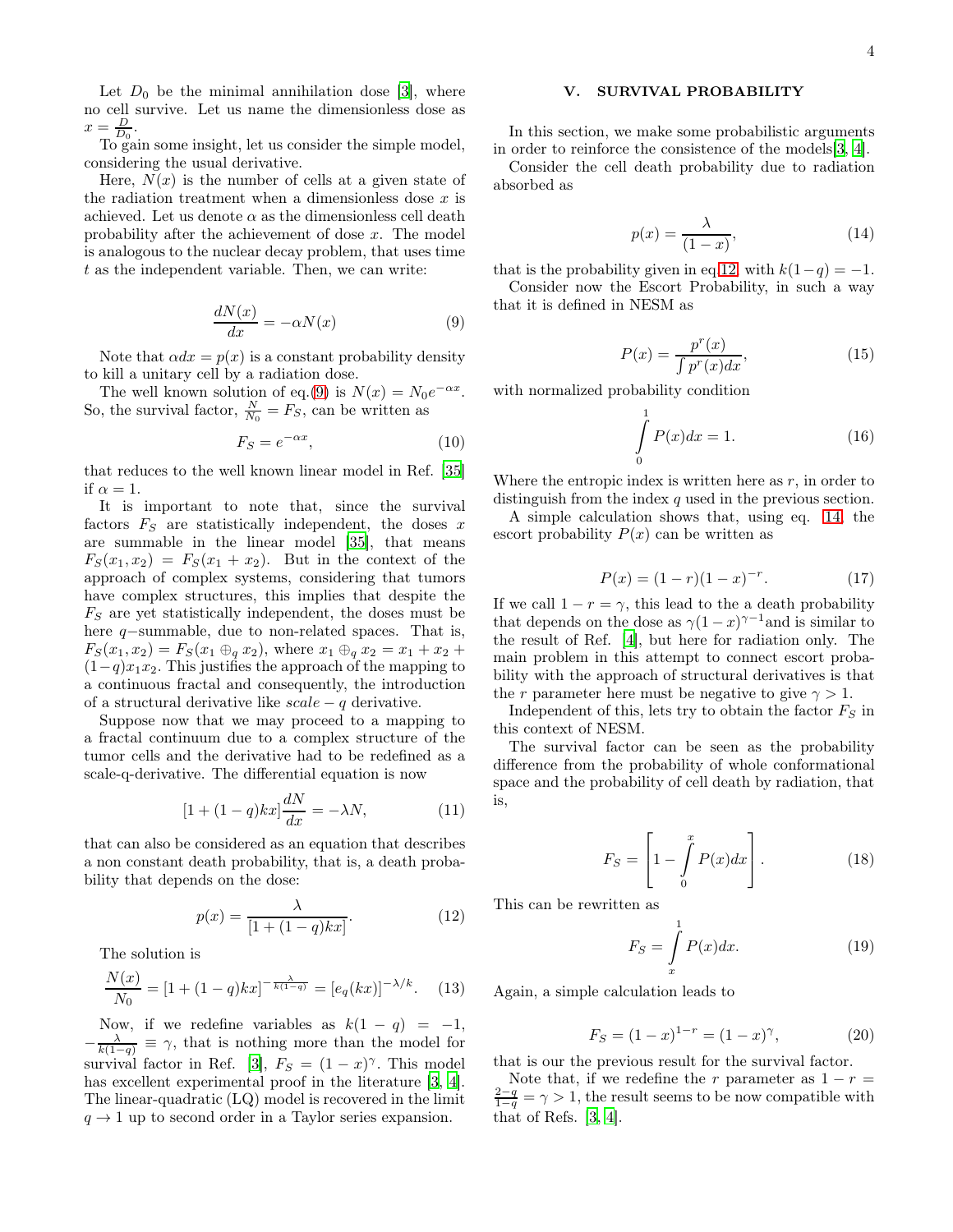## VI. CONCLUSIONS AND OUTLOOK

In this contribution, we introduced, for the first time, the mathematical tool of structural derivatives to model the survival factor for tissues irradiation.

The models are analogous to the nuclear decay problem, that takes the time, t, as the independent variable; here, instead, our independent variable is the applied dose, x.

We claim that the deformations of the derivative are the key to model complex systems; particularly here, we emphasize and focus on life, medical and biological science. Here, we adopt the local forms of derivative, called structural derivatives. However, we think that nonlocal forms of derivative, like fractional calculus, can

help modeling too, but with much more computational and algebraic cost. We think that our model could help researchers to better understand models and dynamics, without excessive heuristics in the formulation.

As outlooks, we shall develop models with other forms of structural derivatives, in an attempt to achieve survive factors, that could be tested for the adequate kind of tumor cells. Also, the structural derivative may be applied to model earthquakes [36].

### ACKNOWLEDGMENTS

The authors would like to thank J. A. Helayël-Neto for a critical reading of this article.

This work was performed under support of PRODEP project DSA/103.5/15/986 from SEP, Mexico.

- <span id="page-4-0"></span>[1] J. Weberszpil, M. J. Lazo, J. A. Helayel-Neto. On a connection between a class of q-deformed algebras and the Hausdorff derivative in a medium with fractal metric. Physica A 436, (2015) 399-404.
- <span id="page-4-1"></span>[2] E. P. Borges, Physica A, 340, (2004) 95-101.
- <span id="page-4-2"></span>[3] O. Sotolongo-Grau, D. Rodríguez-Pérez, J. C. Antoranz, Oscar Sotolongo-Costa, PRL 105, (2010) 158105-1- 158105-4.
- <span id="page-4-3"></span>[4] F. Brouers, O. Sotolongo-Costa, Physica A 368 (2006) 165–175.
- [5] When Chen, Yingjie Liang, International Conference on Fractional Differentiation and its Applications, Novi Sad, Serbia, July 18 - 20, 2016.
- [6] W. Chen, Y. Liang, X. Hei, Fractional Calculus and Applied Analysis, 195, (2016) 1250–1261.
- [7] Weberszpil, J.; Helayël-Neto, J.A., Physica. A (Print), v. 450, (2016) 217-227; [arXiv:1511.02835](http://arxiv.org/abs/1511.02835) [math-ph].
- <span id="page-4-4"></span>[8] A. S. Balankin, B. Espinoza, Phys. Rev. E 85, (2012)  $025302(R)$ .
- <span id="page-4-16"></span>[9] A. S. Balankin, B. E. Elizarraraz, Phys. Rev. E 85, (2012) 056314.
- <span id="page-4-5"></span>[10] W. Chen, Chaos Solitons Fractals 28, ( 2006) 923-929.
- <span id="page-4-6"></span>[11] T. Abdeljawad, Journal of Computational and Applied Mathematics 279 (2015) 57–66.
- [12] D. Rostamy, M. Jabbari, Solutions of Predator-Prey populations From Fractional Integral Operator Lotka-Volterra Equations, J. Appl. Environ. Biol. Sci., 2(4)159- 171, 2012.
- [13] S. Benzekry, C. Lamont, A. Beheshti, A. Tracz, J. M. L. Ebos, L. Hlatky, P. Hahnfeldt. Classical Mathematical Models for Description and Prediction of Experimental Tumor Growth. PLoS Comput Biol 10(8) (2014) e1003800.
- [14] R. Buis, On the Generalization of the Logistic Law of Growth, Acta Biotheoretica 39: 185-195, 1991.
- [15] B. Caetano, T. Cabella, A. S. Martinez, Data collapse, scaling functions, and analytical solutions of generalized growth models, Physical Review E 83, 061902, 2011.
- [16] C. P. Calderón, T. A. Kwembe, Modeling Tumor Growth, Mathematical Biosciences 103:97-114, 1991.
- [17] H. Enderling, M. A. Chaplain, Mathematical Modeling of

Tumor Growth and Treatment, Current Pharmaceutical Design, 20, 000-000, 2014.

- [18] P. R. Koya, A. T. Goshu, Generalized Mathematical Model for Biological Growths, Open Journal of Modelling and Simulation, 1, 42-53, 2013.
- [19] M. Maruic, Mathematical models of tumor growth, The lecture presented at the Mathematical Colloquium in Osijek organized by Croatian Mathematical Society - Division Osijek, June 7, 1996.
- [20] S. Sakanoue, 'Extended logistic model for growth of single-species populations, Ecological modelling, 2, 05, 159–168, 2007.
- <span id="page-4-7"></span>[21] A. Souto M., R. S. González, C. A. S. Terçariol, 'Continuous growth models in terms of generalized logarithm and exponential functions, Physica A 387, 5679–5687, 2008.
- <span id="page-4-8"></span>[22] F. Riewe, Phys. Rev. E 53, (1996) 1890 ; ibid 55, (1997) 358.
- <span id="page-4-9"></span>[23] C. F. L. Godinho, J. Weberszpil, J.A. Helayël-Neto, [arXiv:1208.2266v](http://arxiv.org/abs/1208.2266)3 [math-ph]; Int. J. Theor. Phys., v. 51, (2014) p.1.
- <span id="page-4-10"></span>[24] A. O. Caldeira and A. J. Legett, Phys. Rev. Lett. 46, (1981) 211; Ann. Phys. 149, (1983)374; J. Ankerhold, H. Grabert and G. L. Ingold, Phys. Rev. E 51, (1995)4267.
- <span id="page-4-11"></span>[25] I. R. Senitzky, Phys. Rev. 119, 670 (1960); K. W. H. Stevens, Proc. Phys. Soc. London 72, (1958) 1027.
- <span id="page-4-12"></span>[26] A. K. Golmankhaneh, Phys. Scr. (2009) 014008.
- [27] M. J. Lazo, Conference Papers in Mathematics, Vol. 2013 (2013), Article ID 872869, 5p. doi:10.1155/2013/872869.
- <span id="page-4-13"></span>[28] Weberszpil, J.; Helayël-Neto, J. A. . Advances in High Energy Physics, v. 2014, (2014) 1-12.
- [29] G. Zaslavsky, Hamiltonian Chaos and Fractional Dynamics, Oxford University Press, New York, 2005.
- <span id="page-4-14"></span>[30] Thermodynamics with fractal structure, Tsallis statistics, and hadrons-A. Deppman-PHYSICAL REVIEW D 93, 054001 (2016).
- <span id="page-4-15"></span>[31] V. E. Tarasov, Adv. Ann. Phys. 318, 286, 2005.
- <span id="page-4-17"></span>[32] A. K. Rajagopal, Dynamic Linear Response Theory for a Nonextensive System Based on the Tsallis Prescription, Phys. Rev. Lett. 76, 3469, 1996.
- [33] C. Tsallis, J. Stat. Phys. 52, 479 (1988).
- [34] J.D. Murray, Mathematical Biology. Biomathematics